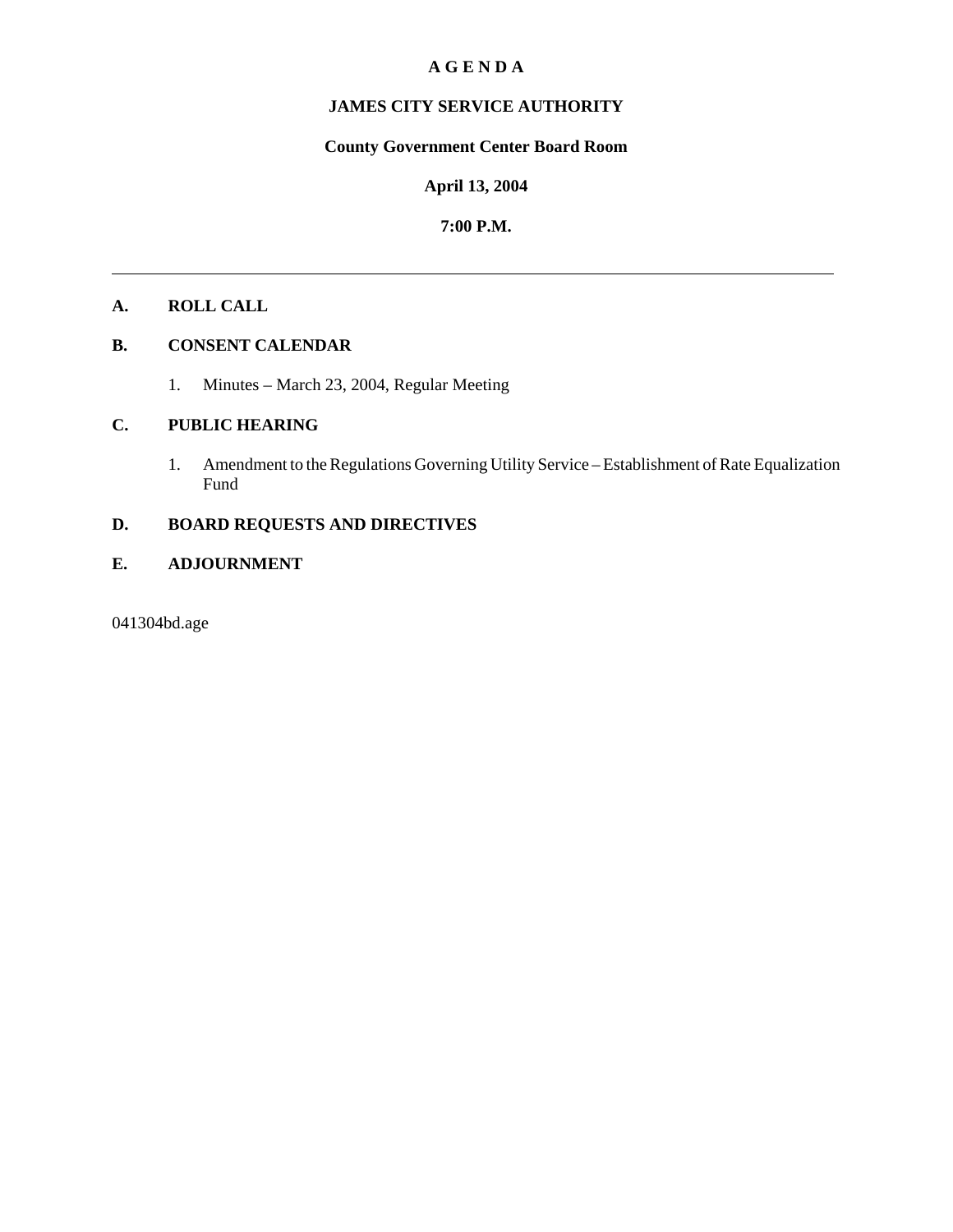# **AT A REGULAR MEETING OF THE BOARD OF DIRECTORS OF THE JAMES CITY SERVICE AUTHORITY, JAMES CITY COUNTY, VIRGINIA, HELD ON THE 23RD DAY OF MARCH, 2004, AT 7:00 P.M. IN THE COUNTY GOVERNMENT CENTER BOARD ROOM, 101 MOUNTS BAY ROAD, JAMES CITY COUNTY, VIRGINIA.**

# **A. ROLL CALL**

Jay T. Harrison, Sr., Chairman John J. McGlennon, Vice Chairman M. Anderson Bradshaw Bruce C. Goodson Michael J. Brown

Sanford B. Wanner, Secretary Leo P. Rogers, Deputy County Attorney Larry Foster, General Manager

## **B. CONSENT CALENDAR**

Mr. McGlennon made a motion to adopt the item on the Consent Calendar.

The motion passed by a unanimous voice vote.

1. Minutes - January 27, 2004, Regular Meeting

# **C. BOARD CONSIDERATIONS**

### . Hampton Roads Sanitation District – Interest Participation Agreements Amendment

Mr. Larry M. Foster, General Manager of the James City Service Authority, stated that the James City Service Authority has three Interest Participation Agreements with the Hampton Roads Sanitation District (HRSD) for the County to pay on the capital costs for the installation of wastewater interceptors. Mr. Foster stated that the interest rate for the three original Agreements was established at six percent and that the new rate of 3.6 percent will substantially reduce the interest expense. Mr. Foster requested the Board adopt the resolution authorizing the Chairman to sign documents necessary to amend the Interest Participation Agreements with HRSD to effect the reduced interest expense.

Mr. Brown made a motion to adopt the resolution.

On a roll call vote, the vote was: AYE: Bradshaw, Goodson, Brown, McGlennon, Harrison (5). NAY: (0).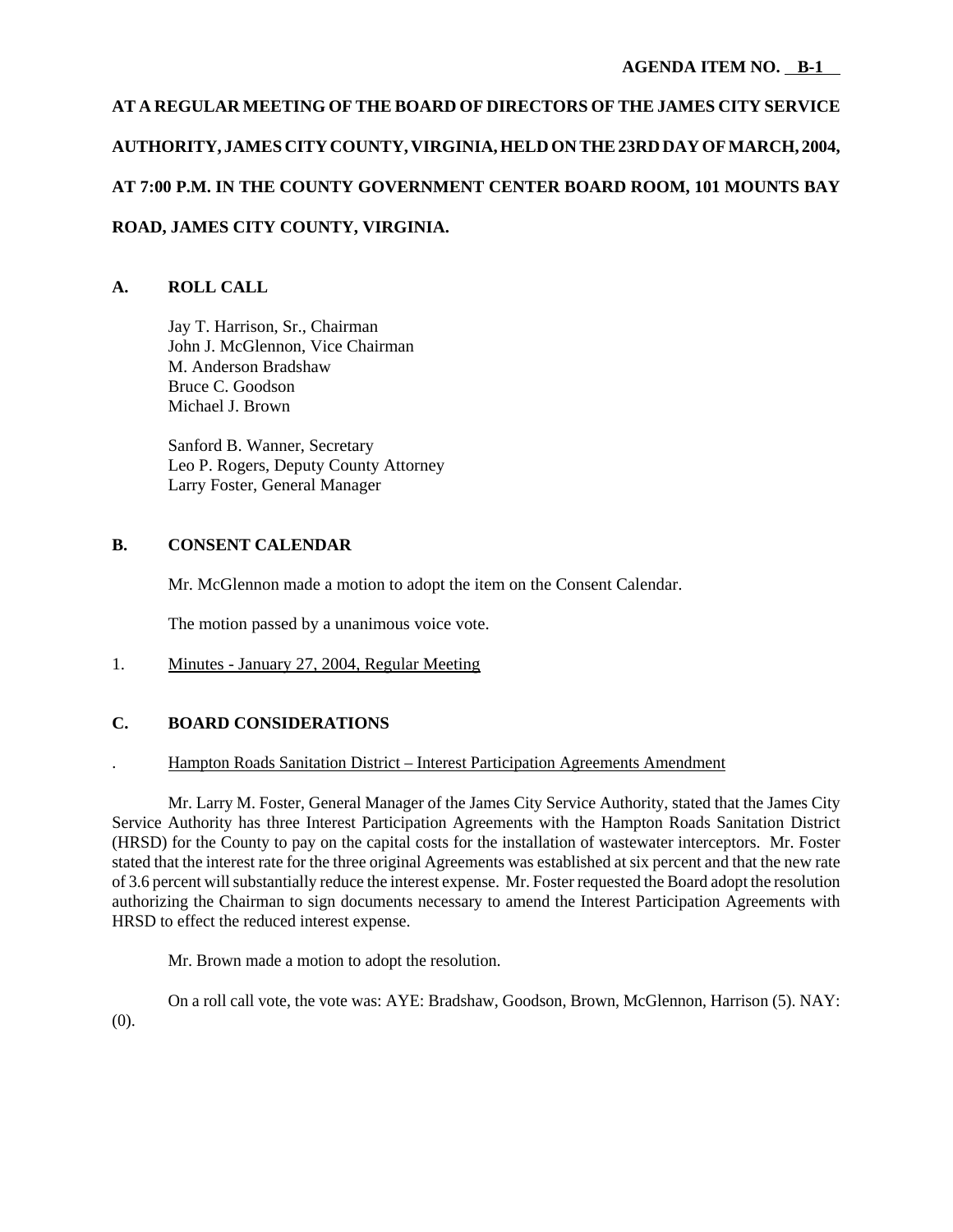# **R E S O L U T I O N**

#### HAMPTON ROADS SANITATION DISTRICT -

#### INTEREST PARTICIPATION AGREEMENTS AMENDMENT

- WHEREAS, the James City Service Authority (JCSA) has entered into three Interest Participation Agreements with the Hampton Roads Sanitation District (HRSD) to foster the construction of sewerage interceptors earlier than otherwise needed by the HRSD; and
- WHEREAS, the three Interest Participation Agreements are referred to as follows:
	- North Trunk C serving the Lightfoot corridor;
	- North Trunk D serving areas from Lightfoot to the Stonehouse Development; and
	- Monticello Interceptor serving the areas along Monticello Avenue (Extended); and
- WHEREAS, the Interest Participation Agreements provide for the JCSA to pay a six percent interest rate on the capital costs of the project until 70 percent of the revenues from the sewerage interceptor exceed the interest costs for three consecutive calendar quarters; and
- WHEREAS, the HRSD refinanced the loans associated with the Interest Participation Agreements offering the opportunity to reduce the interest rate to 3.6 percent.
- NOW, THEREFORE, BE IT RESOLVED that the Board of Directors of the James City Service Authority, James City County, Virginia, authorizes the Chairman to sign all documents necessary to amend the three Interest Participation Agreements to take advantage of the reduced interest rates.

### **D. BOARD REQUESTS AND DIRECTIVES -** None

### **E. ADJOURNMENT**

Mr. Brown made a motion to adjourn.

The motion passed by a unanimous voice vote.

Mr. Harrison adjourned the Board at 8:13 p.m.

Sanford B. Wanner Secretary to the Board

\_\_\_\_\_\_\_\_\_\_\_\_\_\_\_\_\_\_\_\_\_\_\_\_\_\_\_\_\_\_\_\_

032304bd.min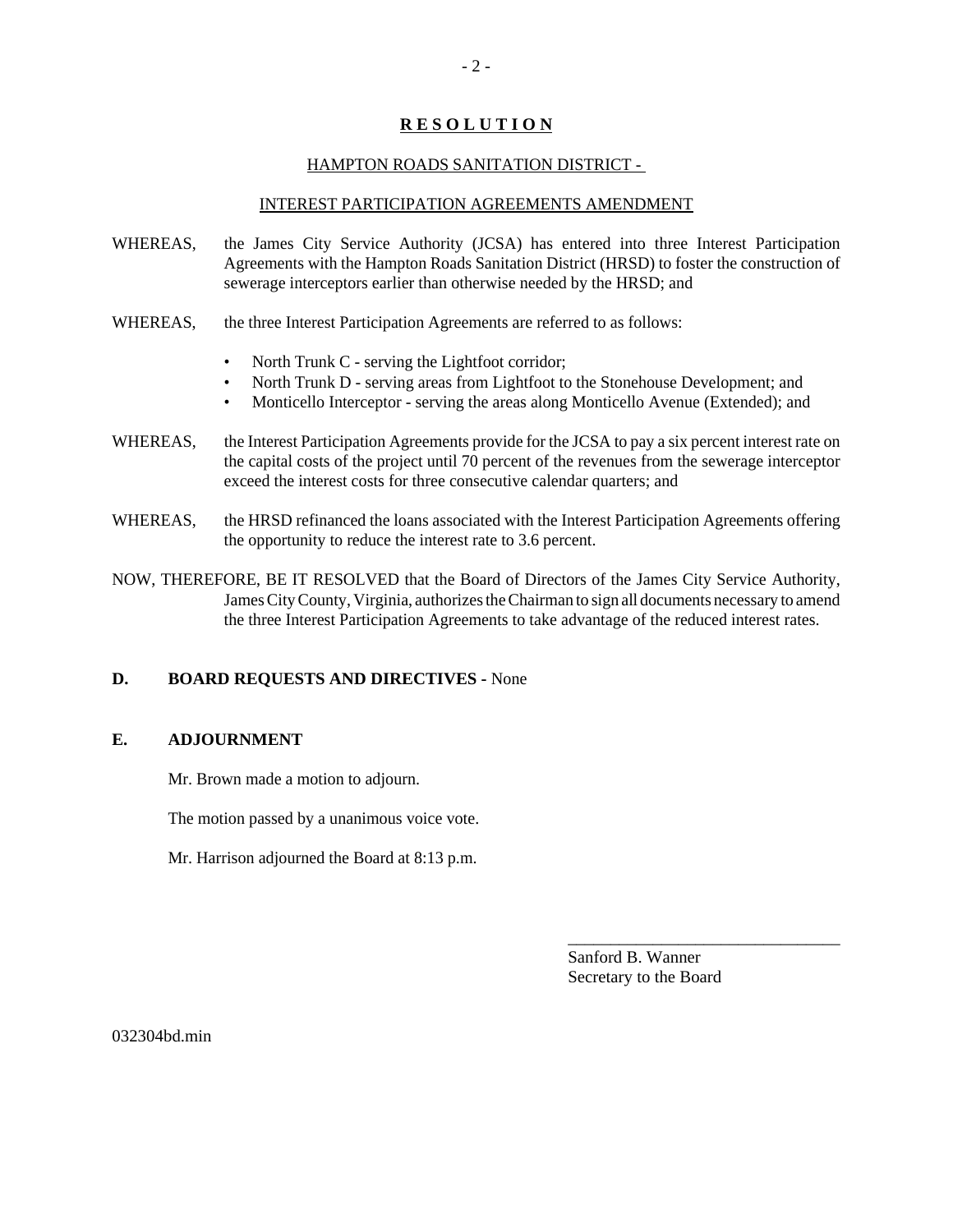## **M E M O R A N D U M**

| DATE:           | April 13, 2004                                                                                          |
|-----------------|---------------------------------------------------------------------------------------------------------|
| TO:             | The Board of Directors                                                                                  |
| FROM:           | Larry M. Foster, General Manager, James City Service Authority<br>Frank M. Morton, III, County Attorney |
| <b>SUBJECT:</b> | Amendment to the Regulations Governing Utility Service - Establishment of Rate Equalization<br>Fund     |
|                 |                                                                                                         |

At its January 27, 2004, meeting, the Board of Directors set a Public Hearing for the April 13, 2004, meeting to receive comment on a proposed Rate Equalization Fund for independent water systems constructed after the date of approval of an amendment to the Regulation Governing Utility Service establishing the fund. On December 16, 2003, information on the costs to operate Independent Water Systems was presented to the Board as a part of a Cost of Service Study. The Study was prepared by Municipal and Financial Services Group (MFSG) and concluded that:

- The establishment of separate rates for customers served by the independent systems would have no material impact upon the Primary Service Area customers, but would have a major impact (increase) on bills of the customers served by the independent systems.
- The administration and maintenance of independent system rates will create an additional administrative burden for the Customer Service/Billing Department.
- A simple means of eliminating the cost differences for future independent water systems is to establish a "Rate Equalization Fund" to be funded by: 1) the developer when the lots are recorded at \$4,000 per lot; or 2) lien placed on the lot when it is recorded and collected when the lot is sold; or 3) a combination of the two previous options.

As a result of the findings and conclusions presented above, MFSG made two recommendations as follows:

- Maintain the current practice of using a common rate structure for all James City Service Authority (JCSA) customers.
- For new independent water systems, establish a "Rate Equalization Fund" by charging a one-time "upfront" \$4,000 payment for all new lots established to be paid by the developer when the lot is sold - payment will be secured by a lien.

At the Work Session the Board agreed in concept to establishing a Rate Equalization Fund. The establishment of the proposed Rate Equalization Fund will require an amendment to the JCSA's Regulations Governing Utility Service. At a meeting on January 27, 2004, staff reviewed the following three possible methods of collecting the fees for the Rate Equalization Fund.

1. Developer shall pay \$4,000 for each lot or dwelling unit at the time of subdivision/site plan approval. This would ensure that the payments would be made upfront to the JCSA. This option has the least risk for the JCSA and reduces administrative costs of collection. However, this option is the most costly for the developer. The \$4,000 would need to be financed into the cost of development. The developer would not be able to use the proceeds from the sale of lots/units to pay the fee.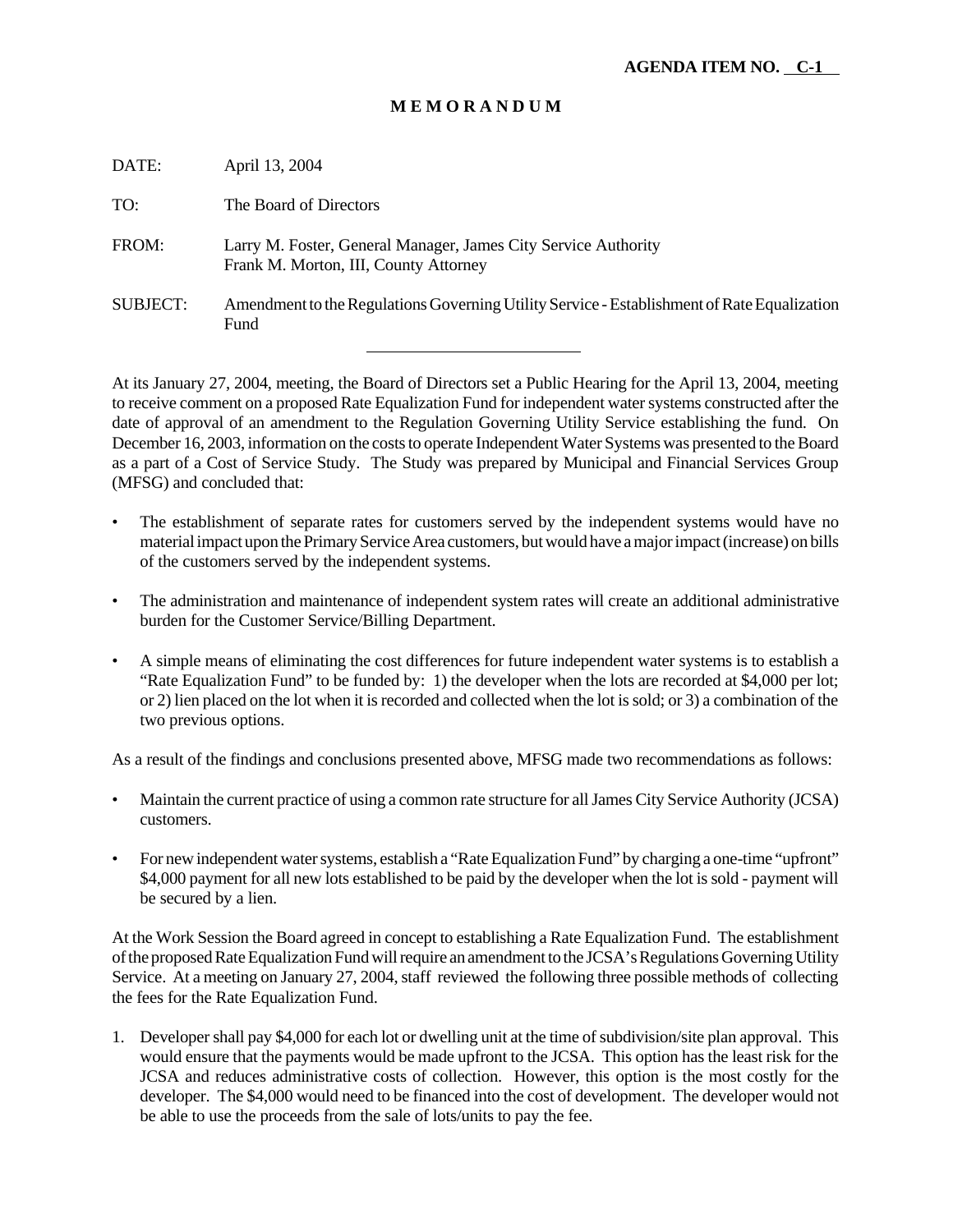Amendment to the Regulations Governing Utility Service - Establishment of Rate Equalization Fund April 13, 2004 Page 2

- 2. The \$4,000 fee is paid out of closing for each lot or dwelling unit on the property. This option would have the least cost for the developer and would ensure that the payment would not be due until the developer has money from the sale of lots or units. This option has the greatest risk and highest costs to the JCSA. Placing a lien on the property to secure payment imposes additional costs for both the developer and the JCSA. In addition, unless the lien was a first priority lien on the property, the JCSA's interest is not fully secured. In the event of a foreclosure, the lender or subsequent developer may be able to avoid the JCSA lien and therefore not make any additional payments. This creates a scenario where lots/units sold by the initial developer will pay the fee, but lots/units developed after the initial developer defaults may not have to pay the fee. The JCSA would have a financial stake in ensuring that the initial developer succeeds. Staff does not believe that the JCSA should be in the position of an "investor" in privately owned project. In the alternative, requiring a first priority lien would cause financial concerns for the developer and its lender. A lender will surely try to get the JCSA subordinate its interest. Developers and lenders could offer a bond, letter of credit, escrow account, or other surety instrument in exchange for the JCSA releasing its lien. In this case the JCSA begins to incur cost when the independent water system is accepted, which occurs prior to the sale, if the first lot is the development. The JCSA would be incurring costs to operate and maintain the system without assurance of when it would receive payment. A downturn in the economy could result in an independent water system being constructed with few if any lots being sold.
- 3. The developer pays \$2,000 for each lot or dwelling unit at the time of subdivision/site plan approval and the remaining balance would be paid at the time of closing. The JCSA's interest would be secured by filing a notice against the property in the real estate records and by obtaining surety (letter of credit, bond, escrow, etc.) at the time of subdivision/site plan approval. This option shares some of the risks and costs between the JCSA and the developer. The JCSA receives a partial payment about the same time it accepts financial responsibility for the independent water system. The JCSA receives the remainder when each lot or unit is sold. The developer will likely finance the \$2,000 payment upfront as part of the cost of development, but would be able to defer the remaining \$2,000 until the sale of a lot or unit. The developer would incur an additional expense of providing surety at the time of subdivision/site plan approval, but this would be a nominal sum that could be financed over the course of development. There would also be a notice filed in the real estate records to protect both of the parties that the second \$2,000 payment would be paid out of closing. It is important to remember that the \$2,000 payment is made when the developer sells the lot/unit to the first purchaser. Therefore, the developer will have some control over what happens at closing. The risk to ensure that such payment is made should be placed on the developer. Under this option neither the developer nor the purchaser would need to pay the entire amount in one lump sum. In addition, the JCSA will receive a partial payment of the fee near the time it begins incurring costs for operating and maintaining the system. In addition, the \$2,000 payment at the time of subdivision/site plan approval with aid in offsetting the costs incurred by the JCSA should lot sales extend over a period of years.

Notice of the April 13, 2004, Public Hearing was advertised in the January 29, 2004, and March 11, 2004, editions of the Daily Press and the March 27, 2004, edition of The Virginia Gazette. This Public Hearing is in accordance with Section 15.2-5136 of the Code of Virginia, which requires a 60-day notice for water- and sewer-related rate changes.

At the January 27, 2004, meeting, the majority of the Board agreed to Option 1 - requiring the Developer to pay the \$4,000 fee for each lot at the time the subdivision plat is recorded. Staff recommends approval of the attached resolution amending the Regulations Governing Utility Service establishing a \$4,000 fee for each lot of a residential development requiring an independent water system. The fees will be paid at the time the subdivision of the parcels is recorded. Should the Independent Water Systems be connected to the JCSA's Central Water System, the monies collected for the Trust Fund will be given to the Homeowners Association of the subdivision for improvements to commonly owned properties within the subdivision.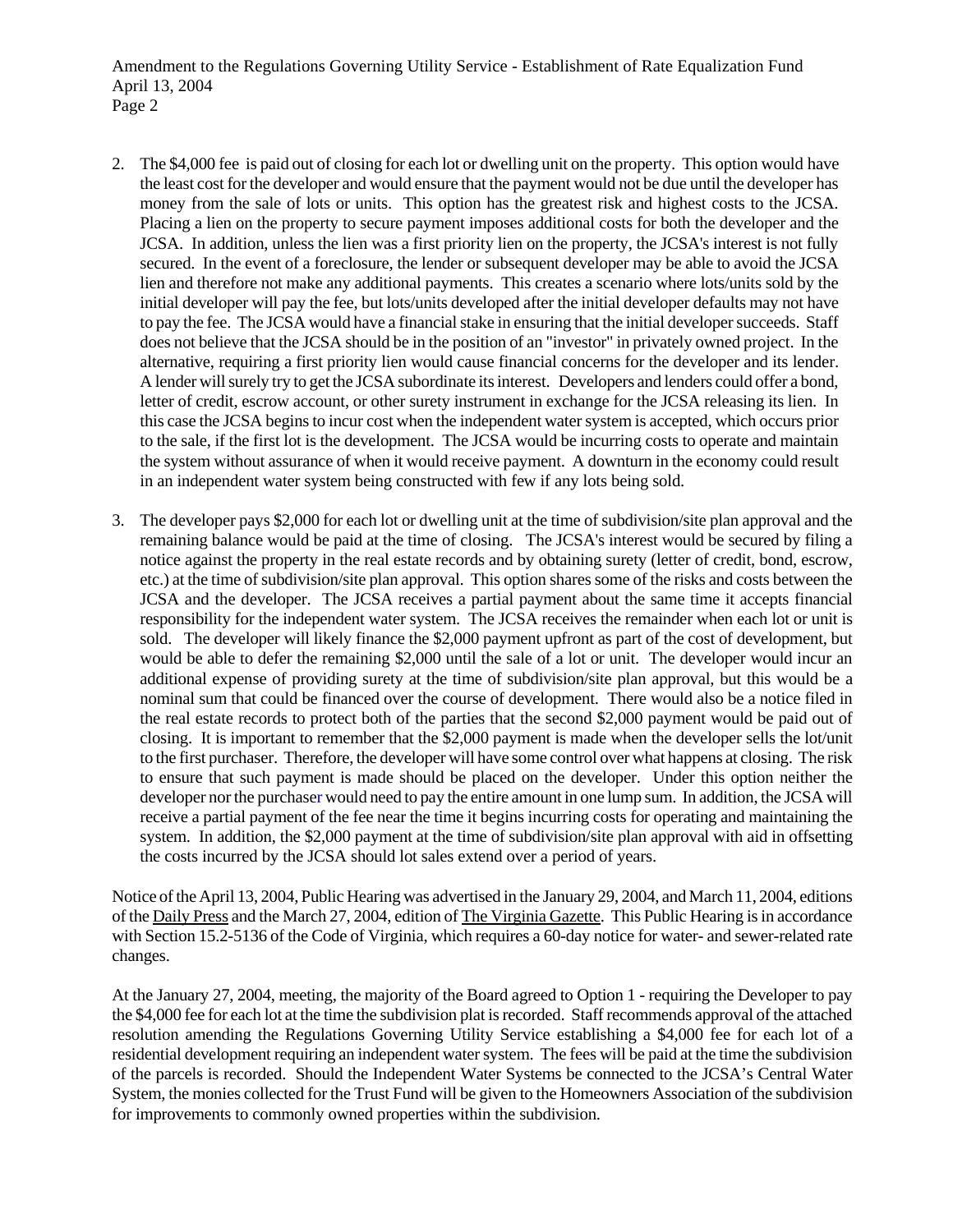Amendment to the Regulations Governing Utility Service - Establishment of Rate Equalization Fund April 13, 2004 Page 3

Larry M. Foster

\_\_\_\_\_\_\_\_\_\_\_\_\_\_\_\_\_\_\_\_\_\_\_\_\_\_\_\_\_\_\_\_\_

\_\_\_\_\_\_\_\_\_\_\_\_\_\_\_\_\_\_\_\_\_\_\_\_\_\_\_\_\_\_\_\_\_

CONCUR:

Frank M. Morton, III

LMF/FMIII/gb equalfund.mem

Attachment